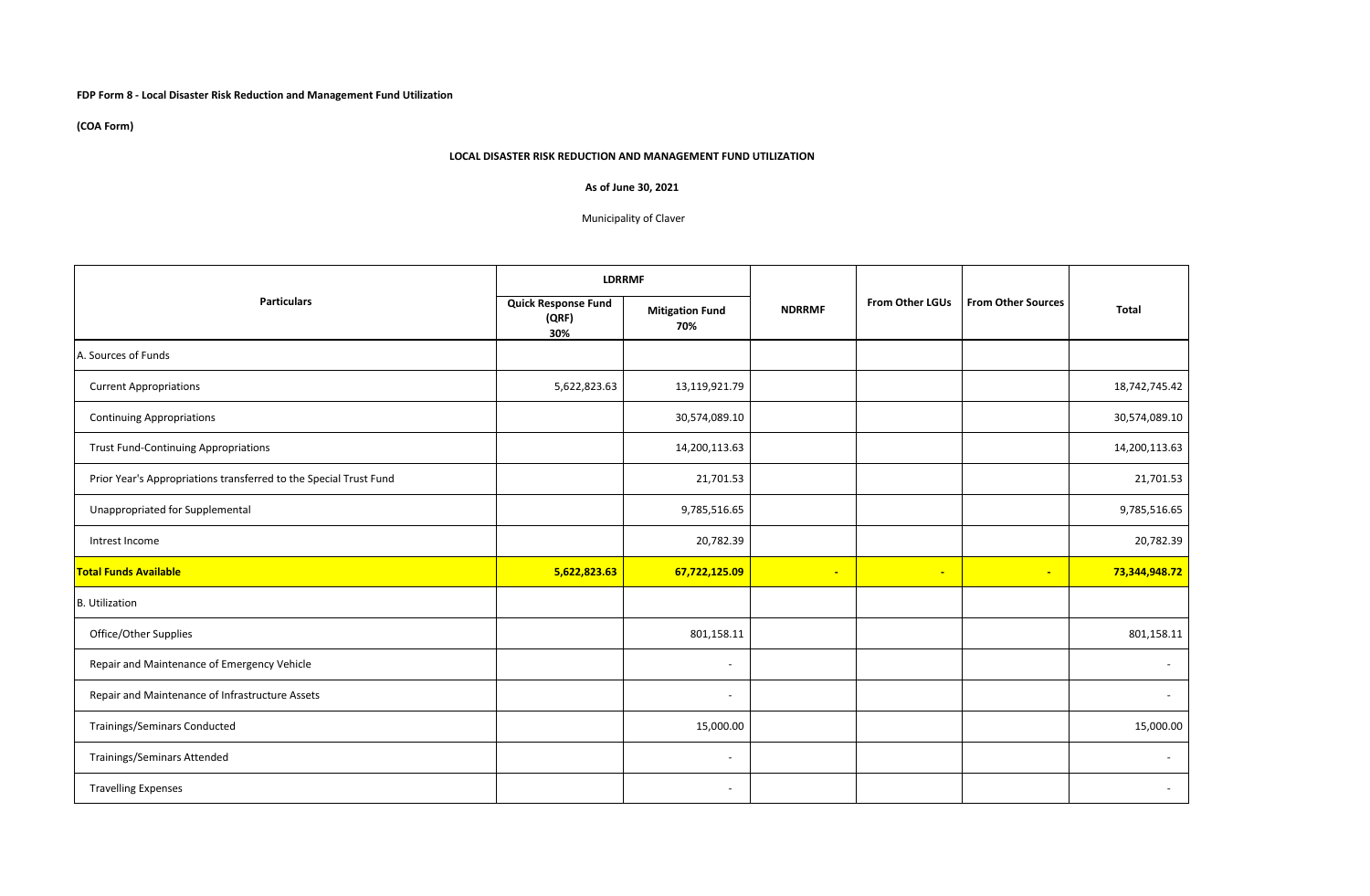| <b>Drugs and Medicines Expenses</b>             | $\sim$                   |  |            |
|-------------------------------------------------|--------------------------|--|------------|
| <b>Food Supplies</b>                            | $\sim$                   |  |            |
| CA of Wages (Project supervision)               | 39,000.00                |  |            |
| <b>Financial Assistance</b>                     | $\overline{\phantom{a}}$ |  |            |
| Purchase of Equipments                          | $\sim$                   |  |            |
|                                                 |                          |  |            |
| CONSTRUCTION OF DRAINAGE CANAL (TAYAGA/BAGAKAY) | 560,404.99               |  | 560,404.99 |
|                                                 | $\overline{\phantom{a}}$ |  |            |
|                                                 | $\sim$                   |  |            |
|                                                 | $\overline{\phantom{a}}$ |  |            |
|                                                 | $\overline{\phantom{a}}$ |  |            |
|                                                 | $\sim$                   |  |            |
|                                                 | $\overline{\phantom{a}}$ |  |            |
|                                                 | $\sim$                   |  |            |
|                                                 | $\sim$                   |  |            |
|                                                 | $\overline{\phantom{a}}$ |  |            |
|                                                 | $\sim$                   |  |            |
|                                                 | $\sim$                   |  |            |
|                                                 | $\overline{\phantom{a}}$ |  |            |
|                                                 | $\sim$                   |  |            |
| Others                                          | $\sim$                   |  |            |
| <b>Various Fees</b>                             | $\overline{\phantom{a}}$ |  |            |
| Drugs and Medicines Exp.                        | $\overline{\phantom{a}}$ |  |            |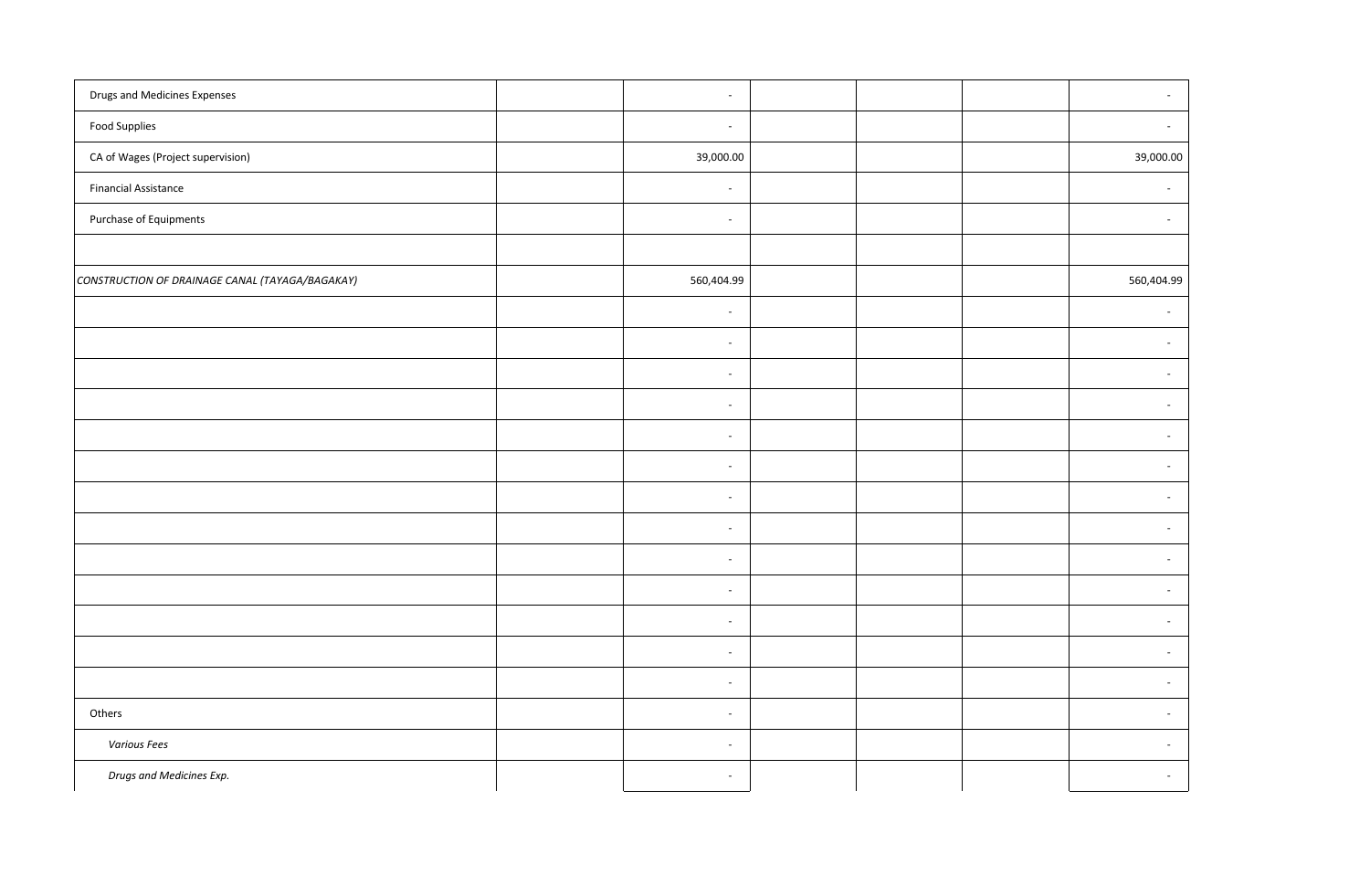| Transfer to other LGUs    |              | -             |          |                |   |               |
|---------------------------|--------------|---------------|----------|----------------|---|---------------|
| <b>Finance Charges</b>    |              |               |          |                |   |               |
| <b>Total Utilization</b>  | <b>CONT</b>  | 1,415,563.10  | <b>F</b> | $\blacksquare$ | - | 1,415,563.10  |
|                           |              |               |          |                |   |               |
| <b>Unutilized Balance</b> | 5,622,823.63 | 66,306,561.99 |          |                |   | 71,929,385.62 |

I hereby certify that I have reviewed the contents and hereby attest to the veracity and correctness of the data or information contained in this document. **(SDD.)** LUCILLE P. TUYOR-ARLAN, CPA

Municipal Accountant